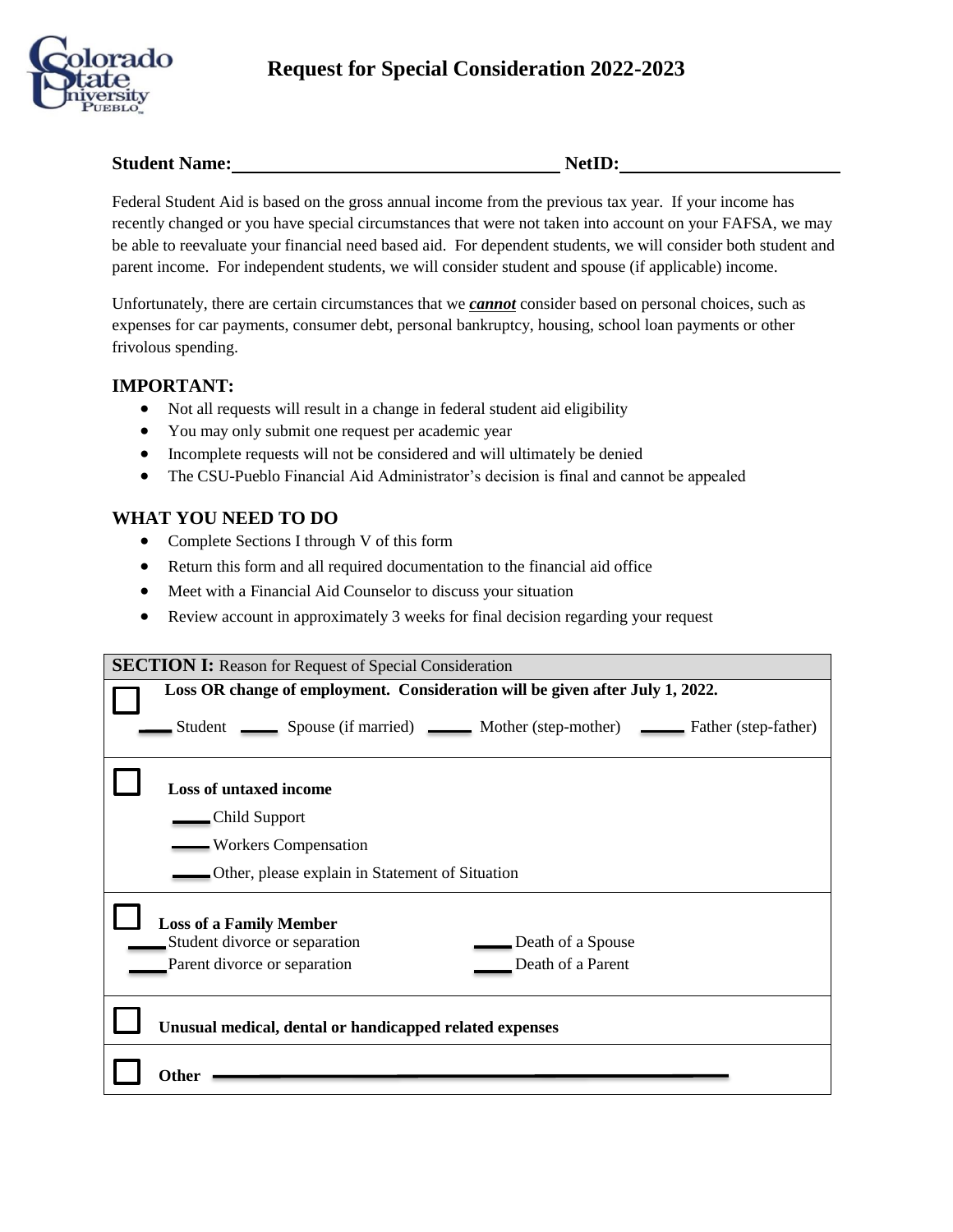| <b>SECTION II: Required Documentation</b>                                            |                                                                                               |  |  |  |
|--------------------------------------------------------------------------------------|-----------------------------------------------------------------------------------------------|--|--|--|
|                                                                                      | Copy of 2020 IRS Tax Return Transcript OR successful LINK of IRS                              |  |  |  |
| <b>ALL REQUESTS</b>                                                                  | data                                                                                          |  |  |  |
|                                                                                      | Copy of all 2020 W2 forms                                                                     |  |  |  |
|                                                                                      | <b>Completed Verification Worksheet</b>                                                       |  |  |  |
|                                                                                      | Loss of employment                                                                            |  |  |  |
| <b>Loss of employment</b>                                                            | - Letter from previous employer indicating last day worked                                    |  |  |  |
| (Must be unemployed for at least                                                     | - Copy of your last pay stub or letter containing Year to Date earnings                       |  |  |  |
| <b>6</b> weeks prior to request)                                                     | - Statement of benefits from unemployment agency                                              |  |  |  |
| <b>OR</b>                                                                            | <b>Change of employment</b>                                                                   |  |  |  |
| <b>Change of employment</b>                                                          | - Letter from previous employer indicating last day worked                                    |  |  |  |
| NOTE: If you, your spouse or parent have<br>held more than one job but are no longer | - Copy of your last pay stub from previous employer containing Year to<br>Date earnings       |  |  |  |
| working at any of them, you must provide                                             | - Copy of most recent pay stub or letter from new employer stating rate                       |  |  |  |
| verification of non-employment for each.                                             | of pay and average hours worked per week.                                                     |  |  |  |
|                                                                                      | <b>Child Support</b>                                                                          |  |  |  |
|                                                                                      | - Letter from child support enforcement agency or divorce decree                              |  |  |  |
|                                                                                      | showing date of last payment                                                                  |  |  |  |
|                                                                                      | - Documentation of new monthly amount of child support for other                              |  |  |  |
|                                                                                      | minor                                                                                         |  |  |  |
|                                                                                      | children in the household (if applicable)                                                     |  |  |  |
|                                                                                      | <b>Workers Compensation</b>                                                                   |  |  |  |
| <b>Loss of untaxed income</b>                                                        | - Copy of termination of benefits letter from Workers Compensation                            |  |  |  |
|                                                                                      | - Documentation of monthly benefit amount prior to termination                                |  |  |  |
| Other                                                                                |                                                                                               |  |  |  |
|                                                                                      | - Copy of letter from the agency that provided benefits detailing                             |  |  |  |
|                                                                                      | termination and summary of benefits                                                           |  |  |  |
| Divorce or separation                                                                |                                                                                               |  |  |  |
|                                                                                      | - Divorce Decree, court judgment entry, letter from an attorney or                            |  |  |  |
|                                                                                      | clergy person<br>- Documentation verifying custody of minor children involved                 |  |  |  |
| <b>Loss of a Family Member</b>                                                       | - Documentation verifying child support received or paid for minor                            |  |  |  |
|                                                                                      | children involved                                                                             |  |  |  |
| Death                                                                                |                                                                                               |  |  |  |
|                                                                                      | - Death Certificate or obituary notice                                                        |  |  |  |
|                                                                                      | - Copy of Schedule A – Itemized Deductions from the 2020 Federal Tax                          |  |  |  |
| Unusual medical, dental                                                              | Return                                                                                        |  |  |  |
| or handicapped related                                                               | - If you did not complete a Schedule A – Itemized Deductions in 2020,                         |  |  |  |
|                                                                                      | submit an itemized list of medical expenses paid AND copies of                                |  |  |  |
| expenses                                                                             | receipts                                                                                      |  |  |  |
|                                                                                      | or canceled checks for <b>each</b> medical expense.                                           |  |  |  |
|                                                                                      | An Explanation of Benefits from the insurance company will NOT be considered proof of payment |  |  |  |
|                                                                                      | - Signed statement from student, parent or other individual explaining                        |  |  |  |
|                                                                                      | your circumstances                                                                            |  |  |  |
| Other                                                                                | - Pertinent documents supporting your request for special consideration,                      |  |  |  |
|                                                                                      | such as bank statements, prior year tax return, court documents, etc.                         |  |  |  |
|                                                                                      |                                                                                               |  |  |  |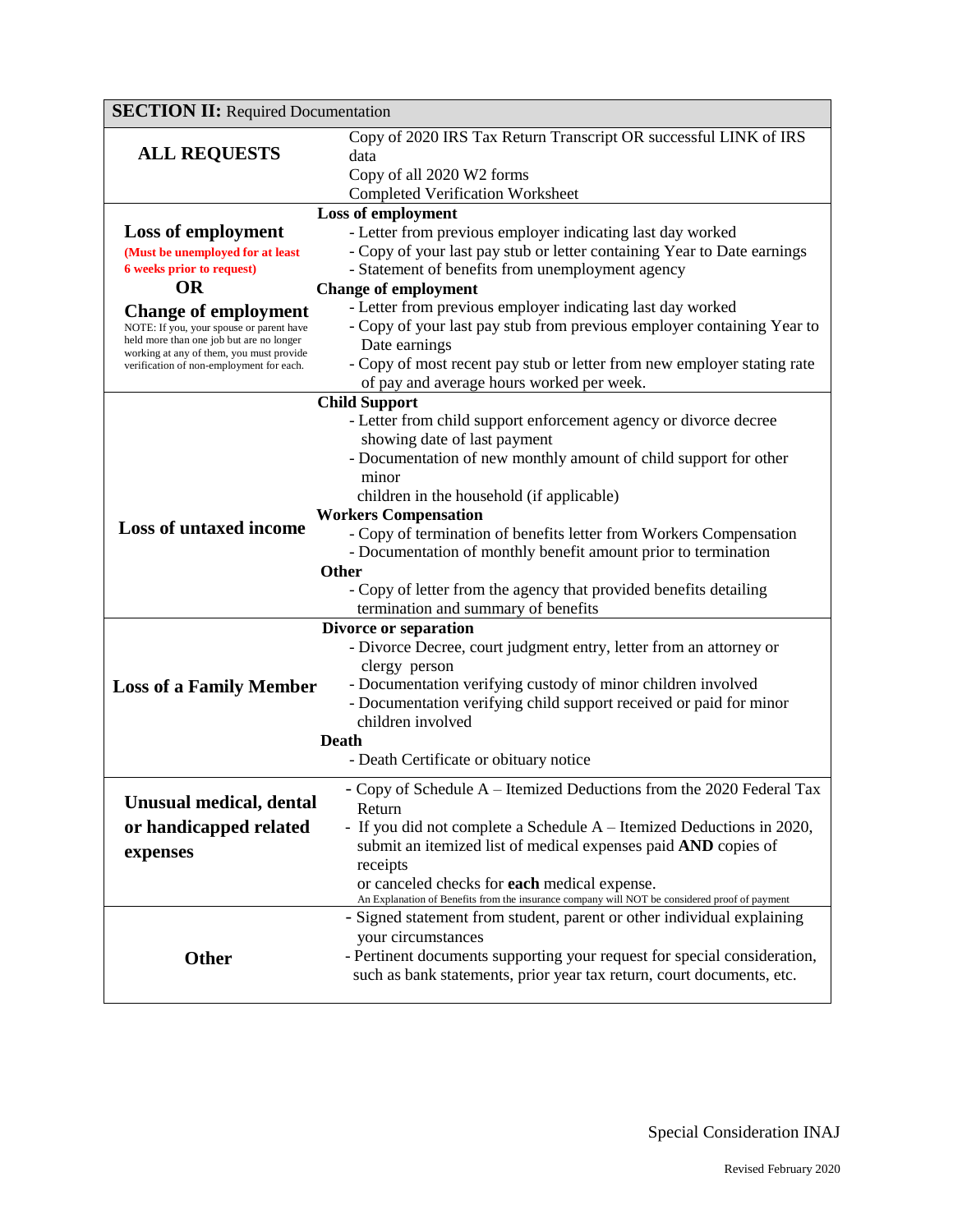## **SECTION III:** Estimated Income

Please provide an estimate of your current income. It is important that you provide figures for an entire 12 month period. **Include ALL income you expect to receive from January 1, 2022 through December 31, 2022.** If an item does not apply to you please enter "0". If you will receive some income for part of the year please include beginning and end dates.

| <b>Type of Income</b>                                             | <b>Parent</b> | <b>Student</b> |
|-------------------------------------------------------------------|---------------|----------------|
| Gross wages, tips, salaries,                                      | Parent 1 \$   | Student \$     |
| severance pay                                                     | Parent 2 \$   | Spouse \$      |
| Unemployment benefits                                             | $\frac{1}{2}$ | s              |
| Social Security benefits for all<br>family members                |               |                |
| Retirement/Pension benefits                                       |               |                |
| Self-Employment                                                   |               |                |
| Farm Income                                                       |               |                |
| Rental Income                                                     |               |                |
| Interest/Dividend Income                                          |               |                |
| <b>Workers Compensation</b>                                       |               |                |
| Child Support received for all minor<br>children in the household |               |                |
| <b>Public Assistance</b>                                          |               |                |
| Alimony                                                           |               |                |
| Other                                                             |               |                |

Special Consideration INAJ